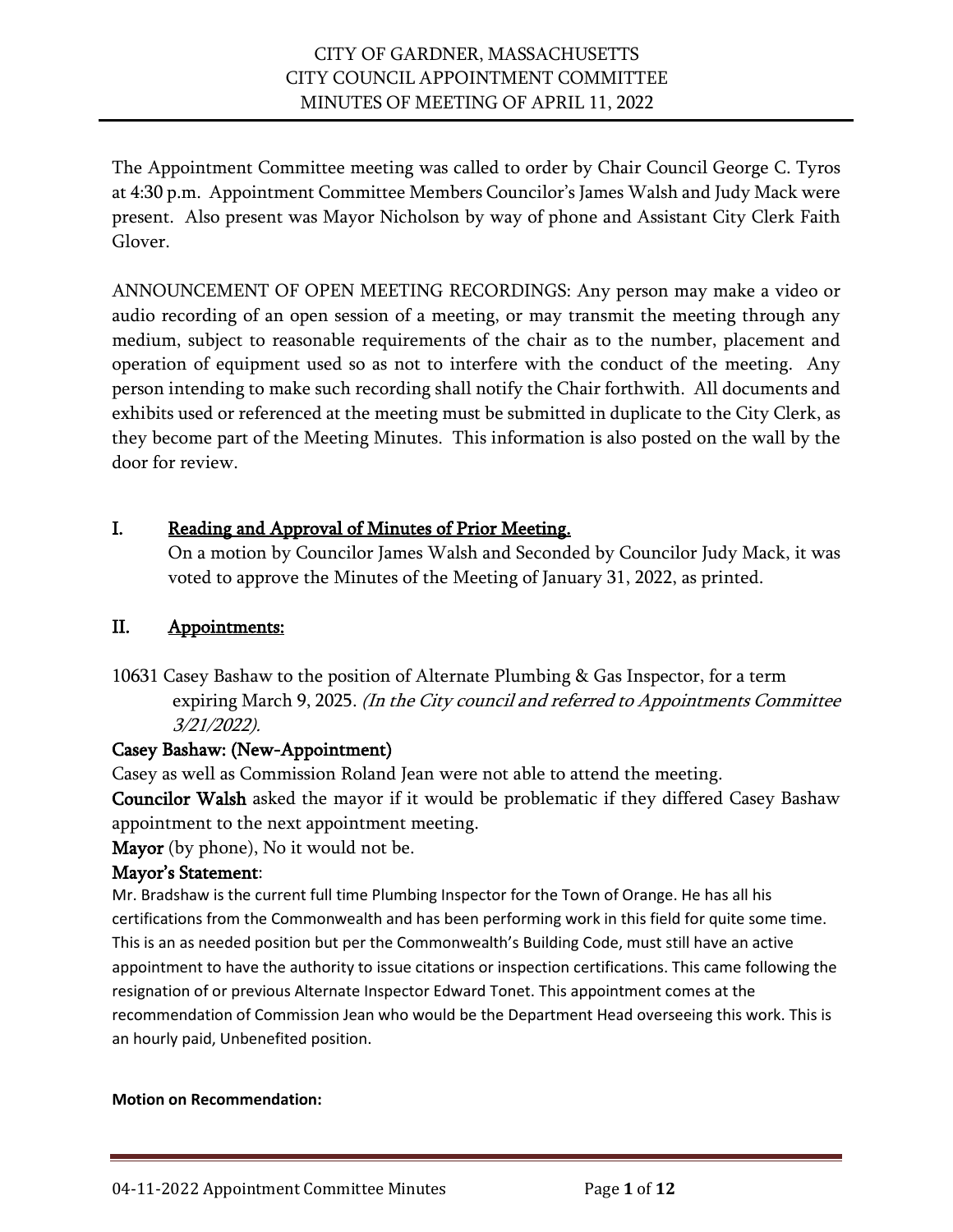On a motion by Councilor James Walsh and seconded by Councilor Judy Mack, it was voted to defer Casey's appointment until the next Appointment Committee meeting.

Councilor Tyros Asked that 10632, 10633, 10634, and 10635 be voted on at the same time since they are all re-appointments to the Airport Commission. Councilor Walsh and Councilor Mack agreed.

10632 Philip Morrissey to the position or Airport Commission Member, for a term expiring March 4, 2025. (In the City Council and Referred to Appointments Committee 3/21/2022).

# Philip Morrissey: (Re-Appointment)

Philip was not able to attend the meeting.

### Mayor's statement:

Philip has served as Airport Commissioner for a few decades. Philip has continued to have interests in seeing the airport succeed, particularly with the new several million dollar grant the airport just received from the FAA as part of the Infrastructure Bill competitive funding.

### **Motion on Recommendation:**

On a motion by Councilor James Walsh and seconded by Councilor Judy Mack, since this is a re-appointment, it was voted to recommend that the City Council confirm the Mayor's Appointment of Philip Morrissey to the position of Airport Commission Member for a term expiring March 4, 2025.

10633 James Morrissey to the position of Airport Commission Member, for a term expiring March 4, 2025. (In the City Council and Referred to Appointments Committee 3/21/2022).

### James Morrissey: (Re-Appointment)

James was not able to attend the meeting.

### Mayor's statement:

James has served as Airport Commissioner for a few decades. James has continued to have interests in seeing the airport succeed, particularly with the new several million dollar grant the airport just received from the FAA as part of the Infrastructure Bill competitive funding.

### **Motion on Recommendation:**

On a motion by Councilor James Walsh and seconded by Councilor Judy Mack, since this is a re-appointment, it was voted to recommend that the City Council confirm the Mayor's Appointment of James Morrissey to the position of Airport Commission Member for a term expiring March 4, 2025.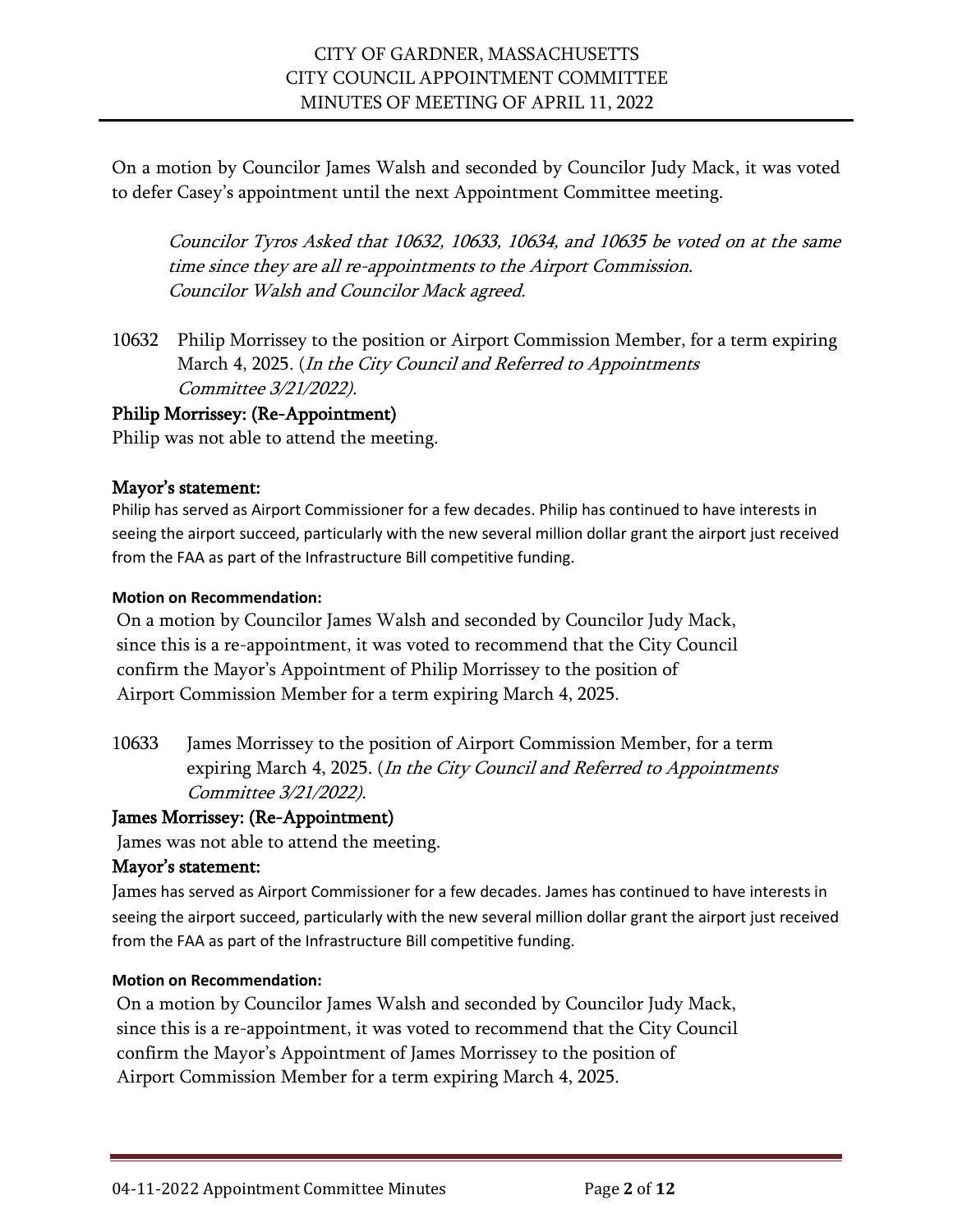10634 John Lavoie to the position of Airport Commission Member for a term expiring March 4, 2025. *(*In the City Council and Referred to Appointments Committee 3/21/2022).

### **John Lavoie: (Re-Appointment)**

John was not able to attend the meeting.

### **Mayor's statement:**

John has served as Airport Commissioner for a few decades. John has continued to have interests in seeing the airport succeed, particularly with the new several million dollar grant the airport just received from the FAA as part of the Infrastructure Bill competitive funding.

### **Motion on Recommendation:**

On a motion by Councilor James Walsh and seconded by Councilor Judy Mack, since this is a re-appointment, it was voted to recommend that the City Council confirm the Mayor's Appointment of John Lavoie to the position of Airport Commission Member for a term expiring March 4, 2025.

10635 Andre Guertin to the position of Airport Commission Member for a term expiring March 3, 2025. *(*In the City Council and Referred to Appointments Committee 3/21/2022).

# Andre Guertin: (Re-Appointment)

Andre was not able to attend the meeting

# Mayor's statement:

Andre has served as Airport Commissioner for a few decades. Andre has continued to have interests in seeing the airport succeed, particularly with the new several million dollar grant the airport just received from the FAA as part of the Infrastructure Bill competitive funding.

### **Motion on Recommendation:**

On a motion by Councilor James Walsh and seconded by Councilor Judy Mack, since this is a re-appointment, it was voted to recommend that the City Council confirm the Mayor's Appointment of Andre Guertin to the position of Airport Commission Member for a term expiring March 3, 2025.

10636 Stephen Hirons to the position of Sealer of Weights and Measures for a term Expiring March 23, 2023. *(*In the City Council and Referred to Appointments Committee 4/4/2022).

# Stephen Hirons: (Re-Appointment)

Stephen was not able to attend the meeting.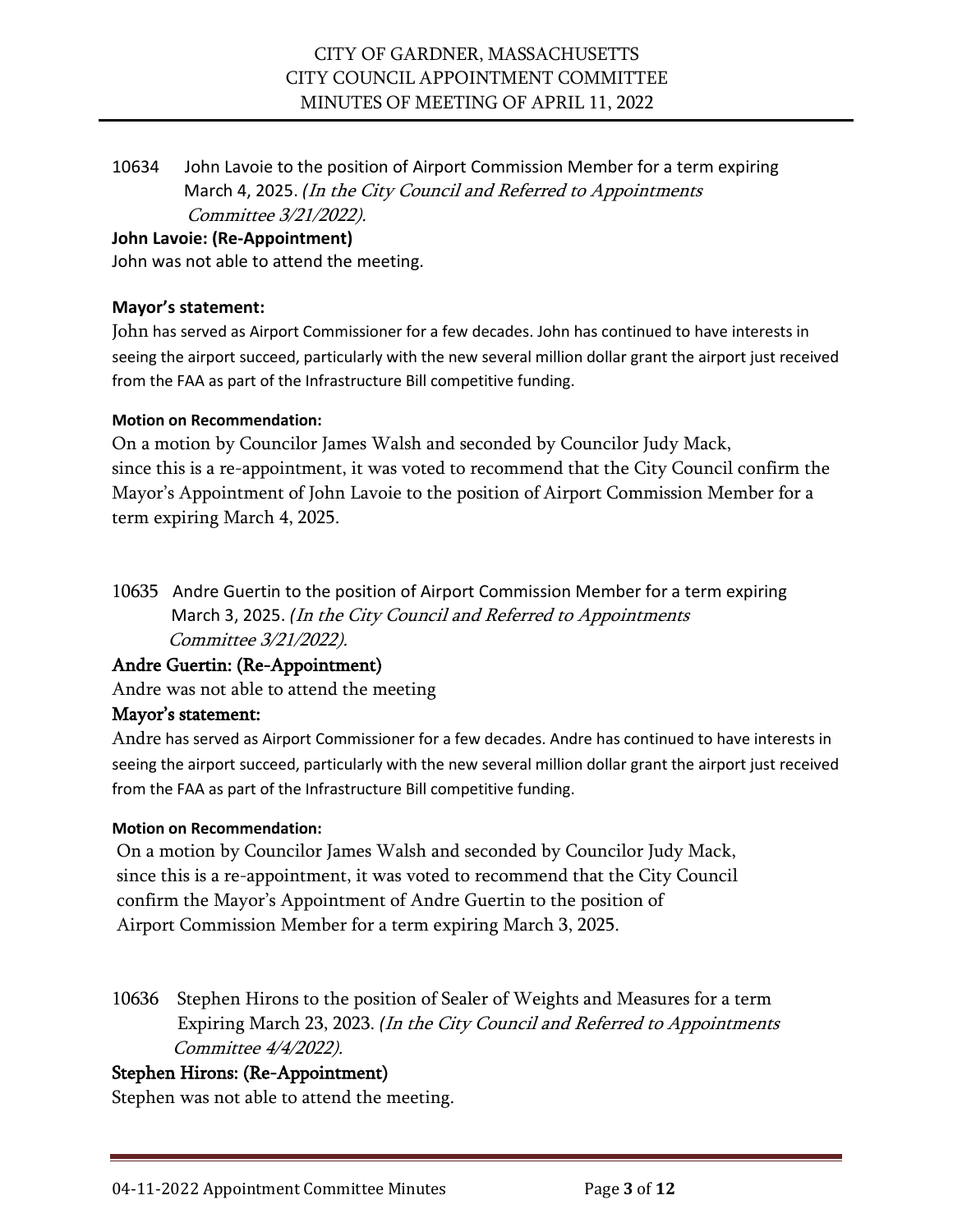Mr. Hirons has worked in this position for over a decade and his father held the position prior to him. This position goes around annually to all stores that have scales and ensures that they are all accurately calibrated. This includes everything from gallons of gas at a gas pump or a vegetable scale at a grocery store. He has done quite well in this position. Per the General Laws, this is an annual appointment. This is a stipend position.

# **Motion on Recommendation:**

On a motion by Councilor James Walsh and seconded by Councilor Judy Mack, since this is a re-appointment, it was voted to recommend that the City Council confirm the Mayor's Appointment of Stephen Hirons to the position of Sealer of Weights and Measures for a term expiring March 23, 2023. All Councilors feel that Stephen has held this position for a few years.

10637 Ronald G. Darmetka to the position of Council on Aging Member, for term expiring March 22, 2025. *(*In the City Council and Referred to Appointments Committee 4/4/2022).

# Ronald Darmetka statement: (Re-Appointment)

Ronald has held the Chairman position since September of last year. Before that he was vice Chairman from March of 2021. Has been on Council on Aging for many years.

Councilor James walsh: you were on the committee and then went to Vice Chairman in March. Now you are Chairman, has there been any issues?

Ronald: There have been no issues to address. But Ronald also knows if he needs to, he can talk with Mayor Mike Nicolson regarding an issue.

Councilor James Walsh: I have heard great things for various programs and opportunities. Councilor Judy Mack. Thank you for your time giving to the city at the Senor Center.

# Mayor's statement:

Mr. Darmetka currently serves as the Chair of the Council on Aging and has for approximately a year now. He has been very active in the Senior Center and has helped coordinate many events that the Center has put on. This is a volunteer, unpaid position.

# **Motion on Recommendation:**

On a motion by Councilor James Walsh and seconded by Councilor Judy Mack, it was voted to recommend that the City Council confirm the Mayor's Appointment of Ronald Darmetka to the position of Council on Aging Member for a term expiring March 22, 2025.

10638 David Orwig to the position of Conservation Commission Member, for term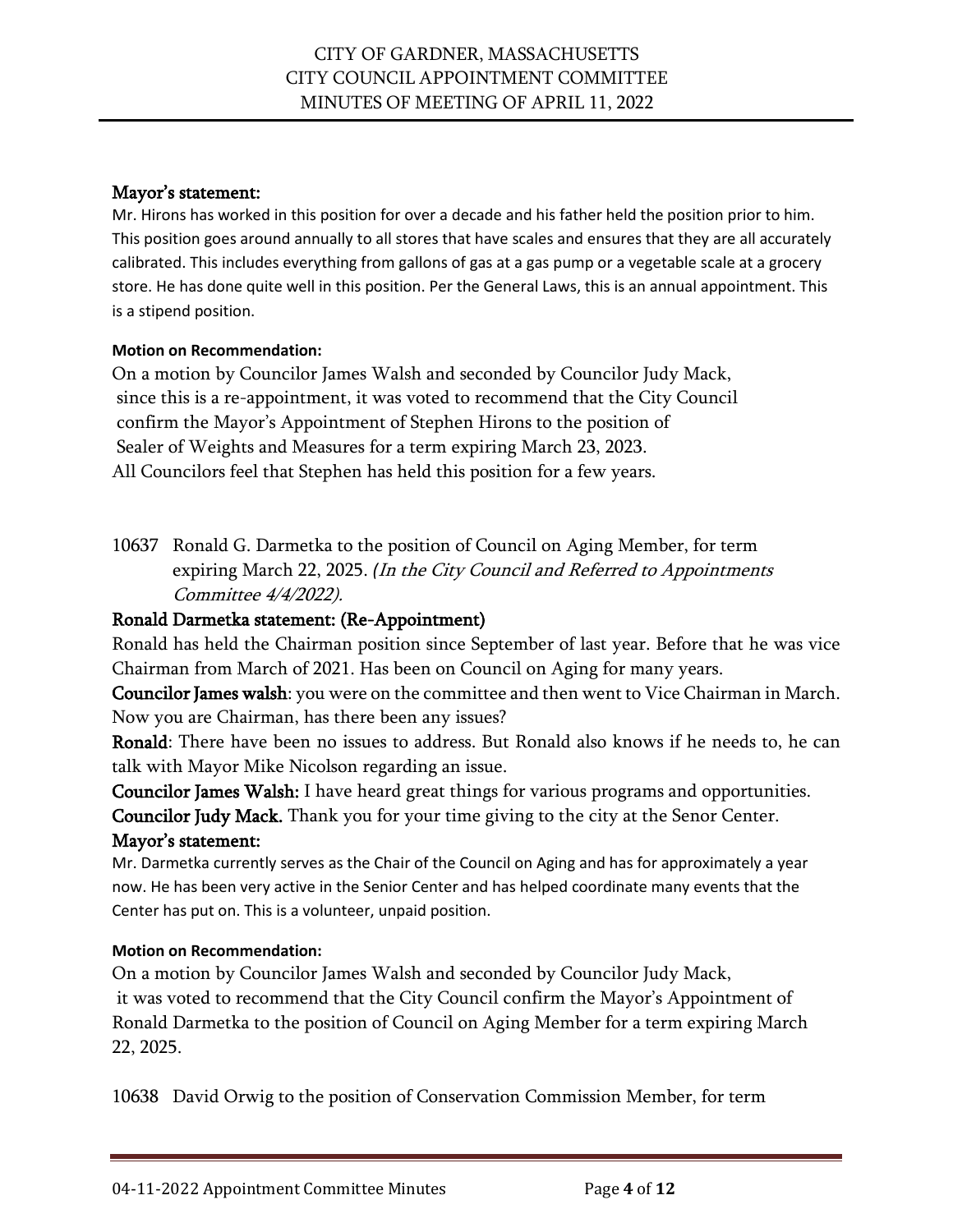expiring March 22, 2025. *(*In the City Council and Referred to Appointments Committee 4/4/2022).

# **David Orwig:** (Re-Appointment)

David was not able to attend the meeting.

### **Mayor's statement:**

Mr. Orwig has served on the Conservation Commission for quite some time. He comes highly recommended by Chairman Dumas and has been an active member in the Commission's meetings. This position receives an annual stipend of \$750. David is very familiar with Conservation Commission and very active.

### **Motion on Recommendation:**

On a motion by Councilor James Walsh and seconded by Councilor Judy Mack, since this is a re-appointment, it was voted to recommend that the City Council confirm the Mayor's Appointment of David Orwig to the position of Conservation Commission Member for a term expiring March 22, 2025.

Councilor Tyros Asked that 10639, 10640, 10641 and 10642 be voted on at the same time since they are all re-appointments to the Golf Commission Councilor Walsh and Councilor Mack agreed. Councilor Mack would like to verbally say what the Mayor wrote in his statement. "the Golf Commission Members is an unpaid and compensated by an annual free family membership to the Golf Course, subject to taxation under the Internal Revenue Code.

10639 Aleksander Dernalowicz to the position of Golf Commission Member, for term expiring March 22, 2025. *(*In the City Council and Referred to Appointments Committee 4/4/2022).

# Aleksander Dernalowicz: (Re-Appointment)

Aleksander was not able to attend the meeting.

# Mayor's statement:

Aleksander Dernalowicz is interested in continuing his service on the Commission. The current chair is Mr. Jeffrey Gallant. Per §152-2(B) of the Code of the City of Gardner, this position is unpaid and compensated by an annual free family membership to the Golf Course, subject to taxation under the Internal Revenue Code.

### **Motion on Recommendation:**

On a Motion by councilor Judy Mack and seconded by Councilor James Walsh since this is a reappointment, it was voted to recommend that the City Council confirm the Mayor's Appointment to Aleksander Dernalowicz to the position of Golf Commission Member, for term March 22, 2025.

10640 David Noyes to the position of Golf Commission Member, for term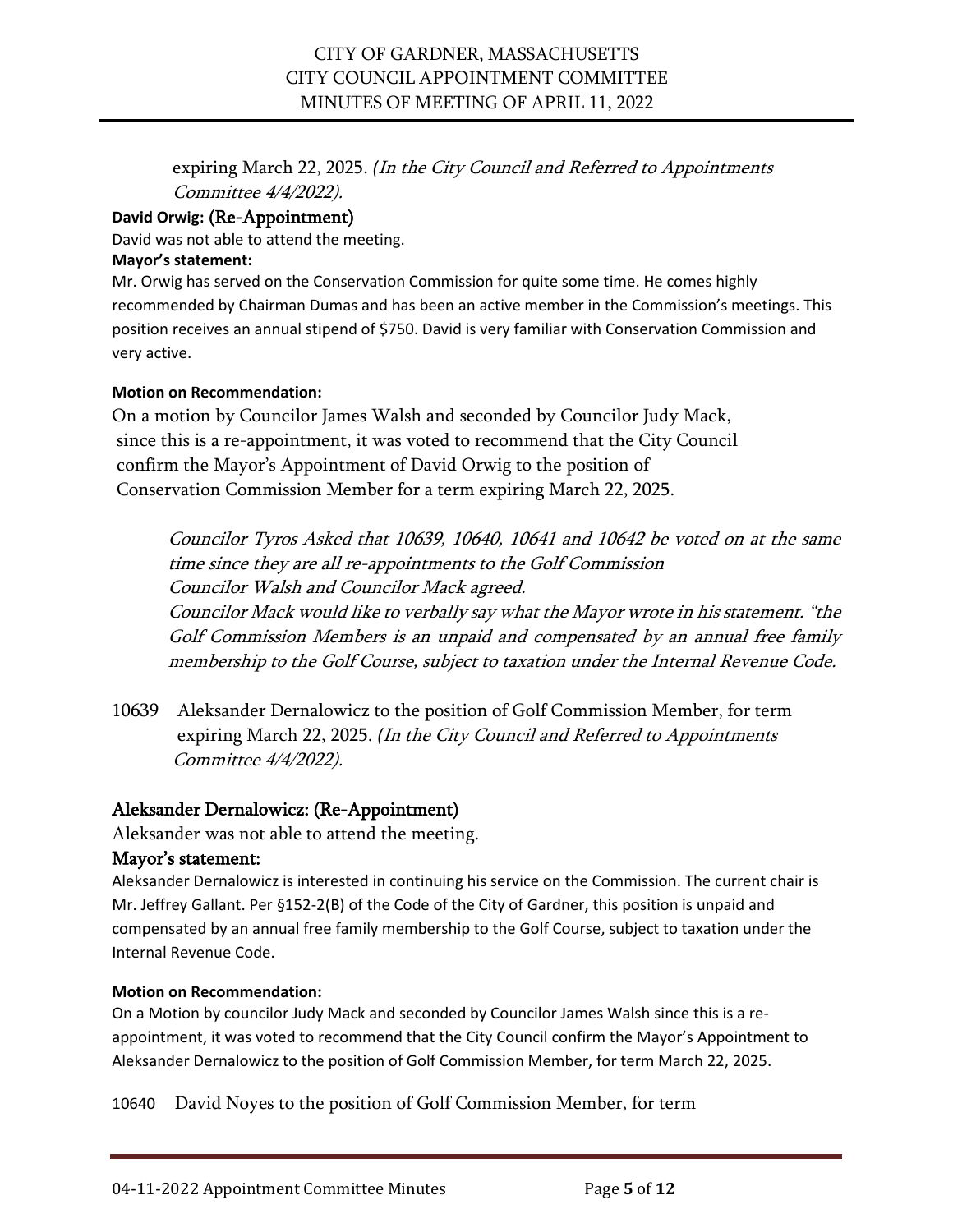expiring March 22, 2025. *(*In the City Council and Referred to Appointments Committee 4/4/2022).

### David Noyes: **(Re-Appointment):**

David was not able to attend the meeting.

### Mayor's statement:

David Noyes is interested in continuing his service on the Golf Commission. The current chair is Mr. Jeffrey Gallant. Per §152-2(B) of the Code of the City of Gardner, this position is unpaid and compensated by an annual free family membership to the Golf Course, subject to taxation under the Internal Revenue Code."

### **Motion on Recommendation:**

On a Motion by councilor Judy Mack and seconded by Councilor James Walsh since this is a reappointment, it was voted to recommend that the City Council confirm the Mayor's Appointment to Aleksander Dernalowicz to the position of Golf Commission Member, for term March 22, 2025.

10641 Jeffrey Gallant to the position of Golf Commission Member, for term expiring March 22, 2025. *(*In the City Council and Referred to Appointments Committee 4/4/2022).

# Jeffrey Gallant: **(Re-Appointment):**

Jeffrey was not able to attend the meeting.

Councilor Mack would like to say verbally what the Mayor has written "Golf Commission Is compensated by an annual free family membership to the Golf Course, subject to taxation under the internal revenue code.

### Mayor's statement:

Jeffrey Gallant is interested in continuing his service on the Commission. Jeffrey Gallant is the current chair. Per §152-2(B) of the Code of the City of Gardner, this position is unpaid and compensated by an annual free family membership to the Golf Course, subject to taxation under the Internal Revenue Code.

### **Motion on Recommendation:**

On a Motion by councilor Judy Mack and seconded by Councilor James Walsh since this is a reappointment, it was voted to recommend that the City Council confirm the Mayor's Appointment to Jeffrey Gallant to the position of Golf Commission Member, for term March 22, 2025.

10642 Michael Budwick to the position of Golf Commission Member, for term expiring March 22, 2025. *(*In the City Council and Referred to Appointments Committee 4/4/2022).

# Michael Budwick: **(Re-Appointment):**

Michael was not able to attend the meeting.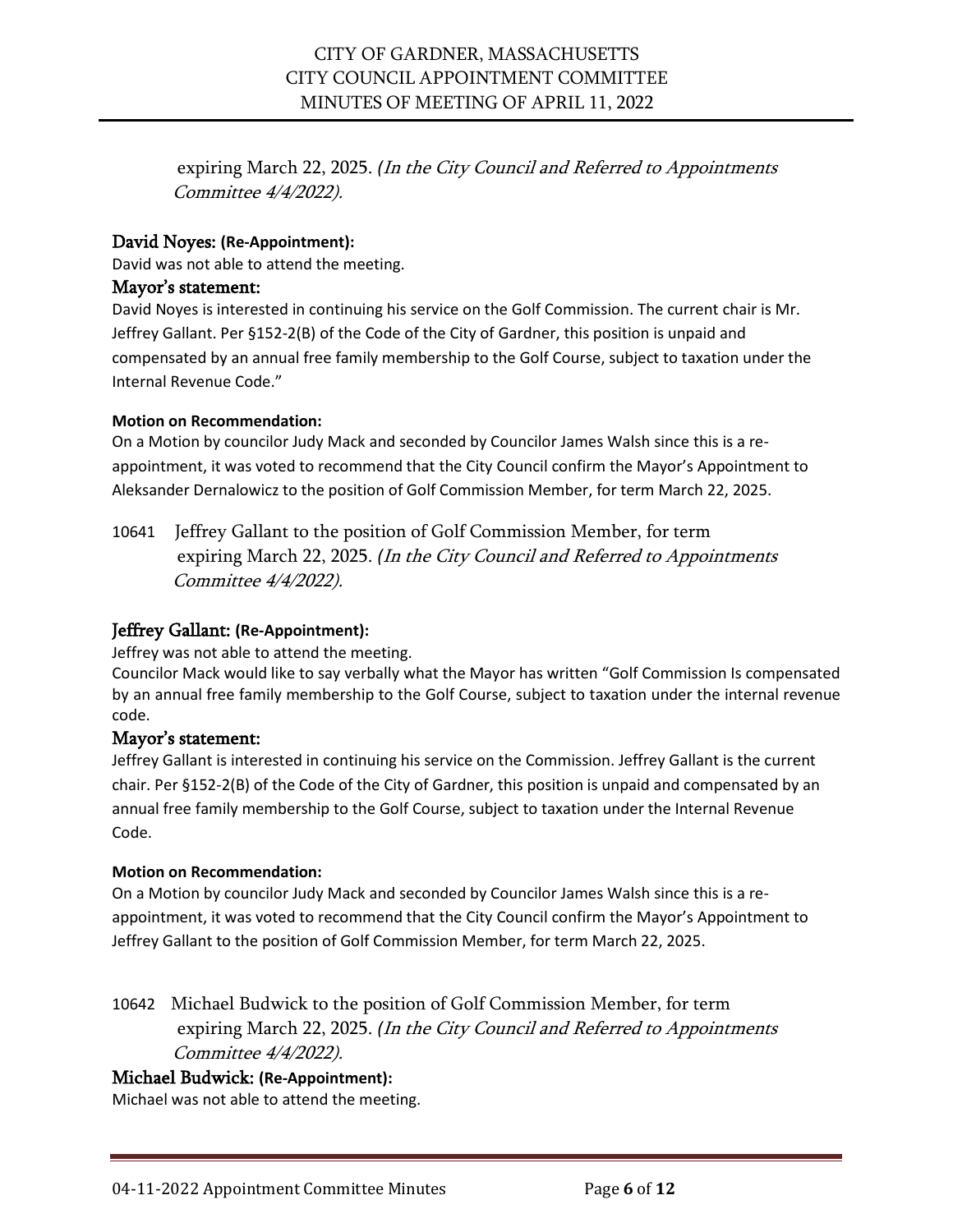Michael is interested in continuing his service on the Commission. The current chair is Mr Jeffrey Gallant. Per §152-2(B) of the Code of the City of Gardner, this position is unpaid and compensated by an annual free family membership to the Golf Course, subject to taxation under the Internal Revenue Code.

### **Motion on Recommendation:**

On a Motion by councilor Judy Mack and seconded by Councilor James Walsh since this is a reappointment, it was voted to recommend that the City Council confirm the Mayor's Appointment to Aleksander Dernalowicz to the position of Golf Commission Member, for term March 22, 2025.

10643 Tina Sbrega to the position of Williams-Rockwell Educational Gift Fund Trustee, for Term expiring March 22, 2025. *(*In the City Council and Referred to Appointments Committee 4/4/2022).

# Tina Sbrega: (New appointment)

Tina graduated from Gardner High School; and she has a financial background. Tina is very proud how the trustees are handling the Williams-Rockwell Education Gift Fund. She would be glad to be a part of the committee.

**Councilor James Walsh** advised Tina they meet four times a year to review applications for funding and financial reports.

**Councilor Mack** Thanked Tina for the charitable work she is doing. Councilor Mack feels that Tina has a wonderful business assessment. Judy has seen the school department end and very glad Tina will be on the Trustee.

# Mayor's statement:

This is a new appointment to fill the vacancy created following the passing of Mr. Andrew Boucher. Ms Sbrega is no stranger to the City of Gardner, having worked as the President and CEO of GFA Federal Credit Union for quite some time. She has a substantial background in business and financial matters and would be an excellent addition to this board. Under Tina's leadership at GFA, she created a Student Advisory Council for the Credit Union in which she was able to hear firsthand from our students what they believed the needs of their generation and our schools are. This is an unpaid, volunteer position.

### **Motion on Recommendation:**

On a Motion by councilor Judy Mack and seconded by Councilor James Walsh, it was voted to recommend that the City Council confirm the Mayor's Appointment to Tina Sbrega to the position of Williams-Rockwell Educational Gift Fund Trustee for term March 22, 2025.

10644 Mark Monahan to the position of Bandstand committee Member for term expiring March 22, 2025. *(*In the City Council and Referred to Appointments Committee 4/4/2022).

# Mark Monahan: (New appointment)

Mark was not able to attend the meeting.

Councilor Walsh and Councilor Mack agree that Mark is young and has a lot of enthusiasm!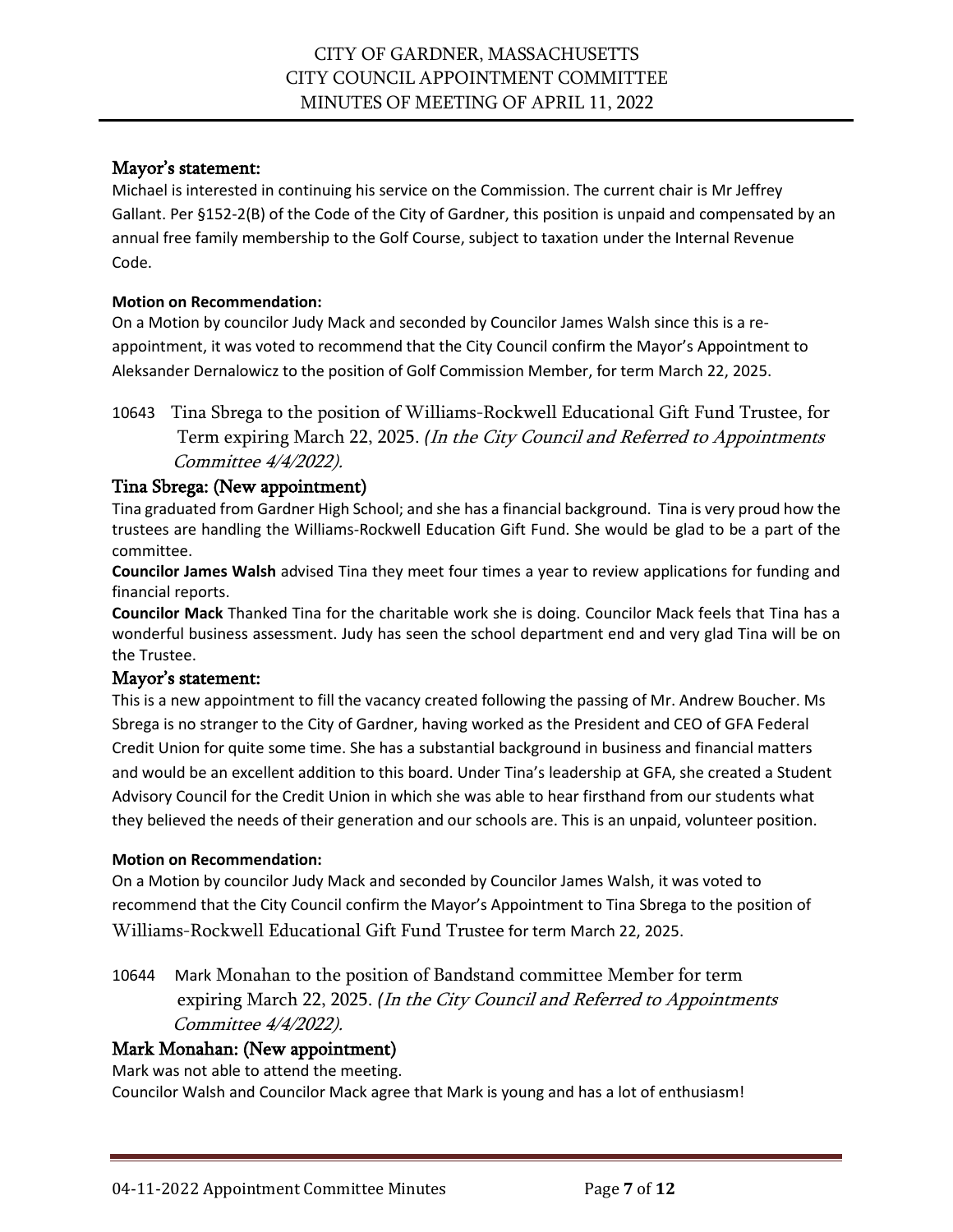Mr. Monahan has worked as a Financial Advisor for Advent Financial Planners since 2015. Following the birth of his son last year, Mr. Monahan was looking at ways to give back to the city to help make it a good home for his new family. This is an unpaid position and the volunteers on this board help create the concert schedule and obtain sponsors for the annual Concerts in the Park series.

### **Motion on Recommendation:**

On a Motion by councilor James Walsh and seconded by Councilor Judy Mack since this is a new appointment it was voted to recommend that the City Council confirm the Mayor's Appointment to Mark Monahan to the position of Bandstand Committee Member, for term March 22, 2025.

10645 George Ouellet to the position of Housing Authority Member, for term expiring March 22, 2027. *(*In the City Council and Referred to Appointments Committee 4/4/2022).

# George Ouellet: **(Re-Appointment):**

George was not able to attend the meeting.

Councilors feel that George is well known with his many terms and glad that he will be there to help with the transition.

### Mayor's statement:

Mr. Ouellet has served for several years on the Board of the Gardner Housing Authority. He come highly recommended by Ms. Sandy Mullins, former director of the GHA, and George's background and experiences on the Board will certainly be helpful during the transition with the new Executive Director who will be starting at the facility imminently. These are unpaid, volunteer positions.

### **Motion on Recommendation:**

On a Motion by councilor James Walsh and seconded by Councilor Judy Mack since this is a reappointment it was voted to recommend that the City Council confirm the Mayor's Appointment to George Ouellet to the position of Housing Authority Member, for term March 22, 2027.

10646 Stephen Hancock to the position of Housing Authority Member, for term expiring March 22, 2027. *(*In the City Council and Referred to Appointments Committee 4/4/2022).

# Stephen Hancock **(Re-Appointment):**

Stephen was not able to attend the meeting.

### Mayor's statement:

Mr. Hancock has served for several years on the Board of the Gardner Housing Authority. He come highly recommended by Ms. Sandy Mullins, former director of the GHA, and Stephen's background and experiences on the Board will certainly be helpful during the transition with the new Executive Director who will be starting at the facility imminently. The fact that Stephen is bilingual will be a great asset to this committee. These are unpaid, volunteer positions.

### **Motion on Recommendation:**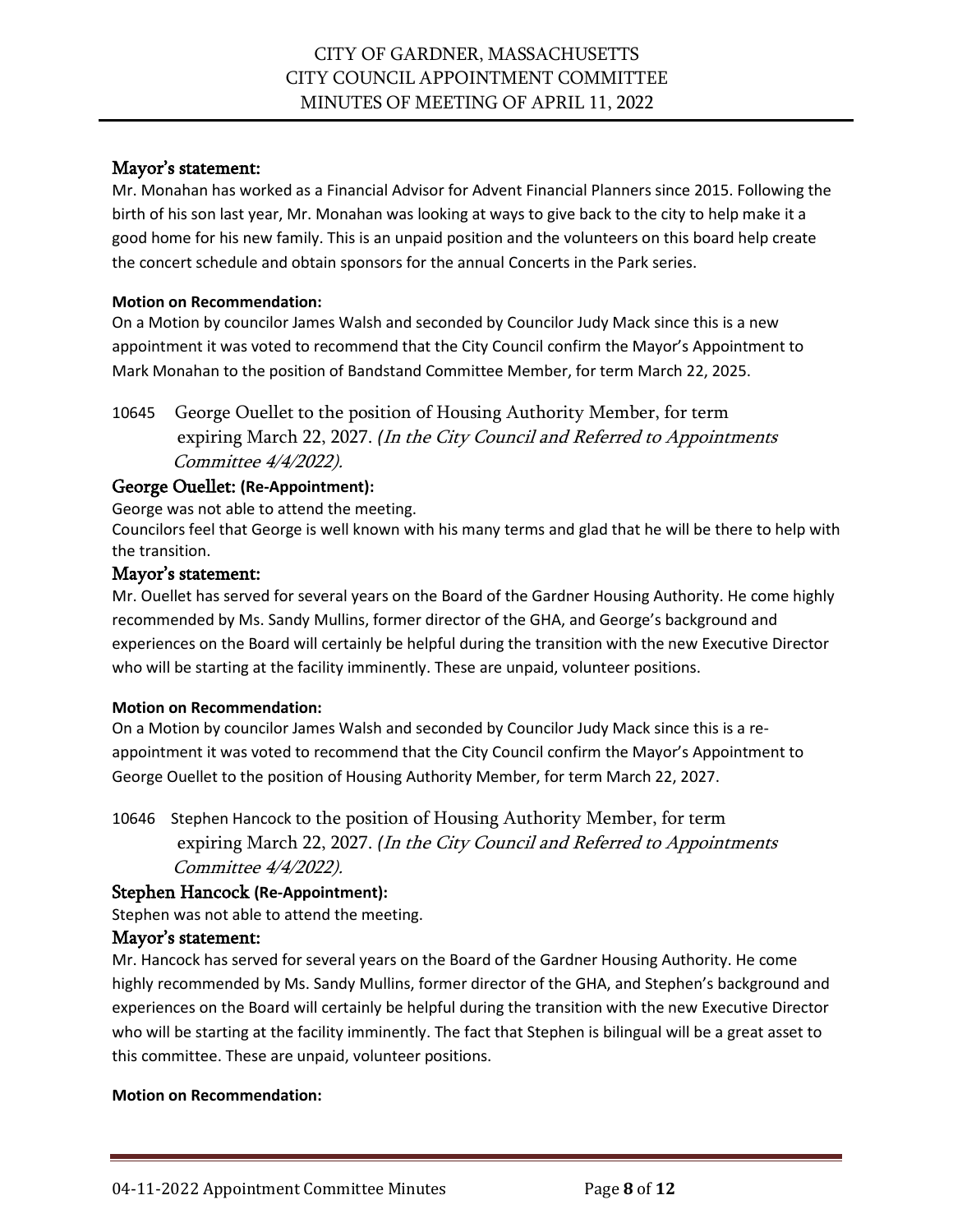On a Motion by councilor James Walsh and seconded by Councilor Judy Mack since this is a reappointment it was voted to recommend that the City Council confirm the Mayor's Appointment to Stephen Hancock to the position of Housing Authority Member, for term March 22, 2027.

10647 Mario Guay to the position of Board of Registrars Member, for term expiring March 24, 2025. *(*In the City Council and Referred to Appointments Committee 4/4/2022).

### Mario Guay statement: **(Re-Appointment):**

Mario has been a Registrars for over 10 years. He feels that it is an enjoyable and important committee. The Councilors agree that it is an important committee and thanked Mario for working on the committee.

### Mayor's statement:

Per the General Laws, the number of Registrars on the Board of Registrars of Voters is set by population and must be an equal number of Democrats and Republicans in it's make up. The City Clerk serves as an ex officio member of the Board and votes in instances of a tie. Mr. Guay has served for just over a decade in this position and is one of the Republican members of the Board. This position receives an annual stipend of \$750.

### **Motion on Recommendation:**

On a Motion by councilor James Walsh and seconded by Councilor Judy Mack since this is a reappointment it was voted to recommend that the City Council confirm the Mayor's Appointment to Mario Guay to the position of Board of Registrars for term March 24, 2025.

Councilor Tyros Asked that 10648, 10649, and 10650, be voted on at the same time since they are all re-appointments to the Cemetery Commission. Councilor Walsh and Councilor Mack agreed.

10648 Brian LaRoche to the position of Cemetery Commission Member, for term expiring March 29, 2025. *(*In the City Council and Referred to Appointments Committee 4/4/2022).

# Brian LaRoche:

Brian was not able to attend the meeting.

### Mayor's statement:

Brian has served about 15 years. This commission advises the Director of Public Works in the financial aspects and operations regarding City owned lands and the cemeteries and both commissions are required for us to have per our City Ordinances. members of the Municipal Grounds Committee receive an annual stipend of \$750 positions on the Cemetery Commission are unpaid, volunteer positions.

### **Motion on Recommendation:**

On a Motion by councilor James Walsh and seconded by Councilor Judy Mack voted to recommend that the City Council confirm the Mayor's Appointment to Brian LaRoche to the position of Cemetery Commission for term March 29, 2025.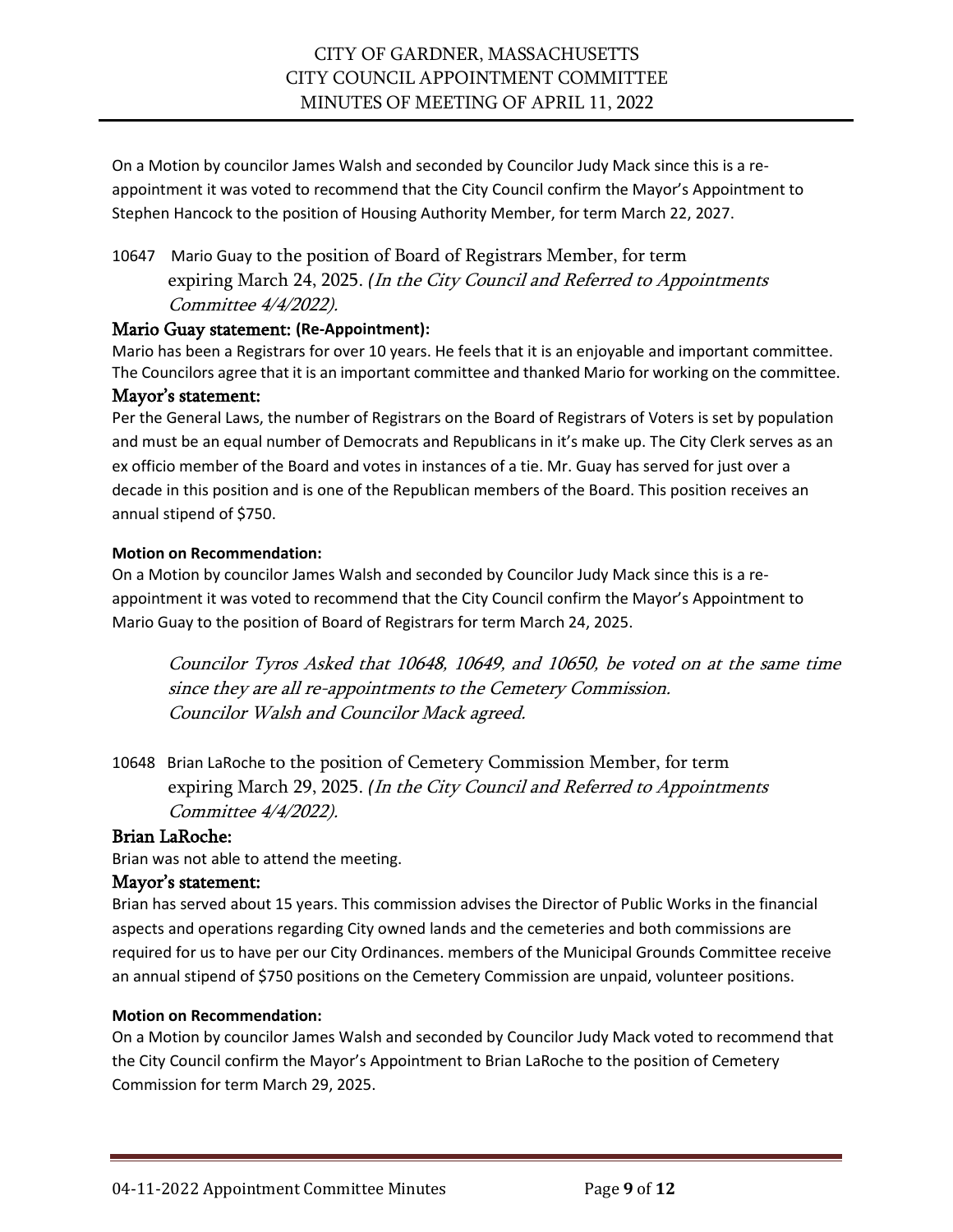10649 Denise Merriam to the position of Cemetery Commission Member, for term

 expiring March 30, 2025. *(*In the City Council and Referred to Appointments Committee 4/4/2022).

### Denise Merriam:

Denise was not able to attend the meeting.

### Mayor's statement:

Denise was appointed following the passing of Commissioner Ludger Robichaud. This commission advises the Director of Public Works in the financial aspects and operations regarding City owned lands and the cemeteries and both commissions are required for us to have per our City Ordinances. Positions on the Cemetery Commission are unpaid, volunteer positions.

#### **Motion on Recommendation:**

On a Motion by councilor James Walsh and seconded by Councilor Judy Mack voted to recommend that the City Council confirm the Mayor's Appointment to Denise Merriam to the position of Cemetery Commission for term March 30, 2025.

10650 John Awdyeki to the position of Cemetery Commission Member, for term expiring March 30, 2025. *(*In the City Council and Referred to Appointments Committee 4/4/2022).

### John Awdyeki:

John was not able to attend the meeting.

### Mayor's statement:

John has served about 15 years in this role. This commission advises the Director of Public Works in the financial aspects and operations regarding City owned lands and the cemeteries and both commissions are required for us to have per our City Ordinances. Positions on the Cemetery Commission are unpaid, volunteer positions.

#### **Motion on Recommendation:**

On a Motion by councilor James Walsh and seconded by Councilor Judy Mack voted to recommend that the City Council confirm the Mayor's Appointment to John Awdyeki to the position of Cemetery Commission for term March 30, 2025.

Councilor Tyros Asked that 10651, 10652, and 10653, be voted on at the same time since they are all re-appointments to the Municipal Grounds. Councilor Walsh and Councilor Mack agreed.

10651 Brian LaRoche to the position of Municipal Grounds, for term expiring March 29, 2025. *(*In the City Council and Referred to Appointments Committee 4/4/2022).

### Brian LaRoche:

Brian was not able to attend the meeting.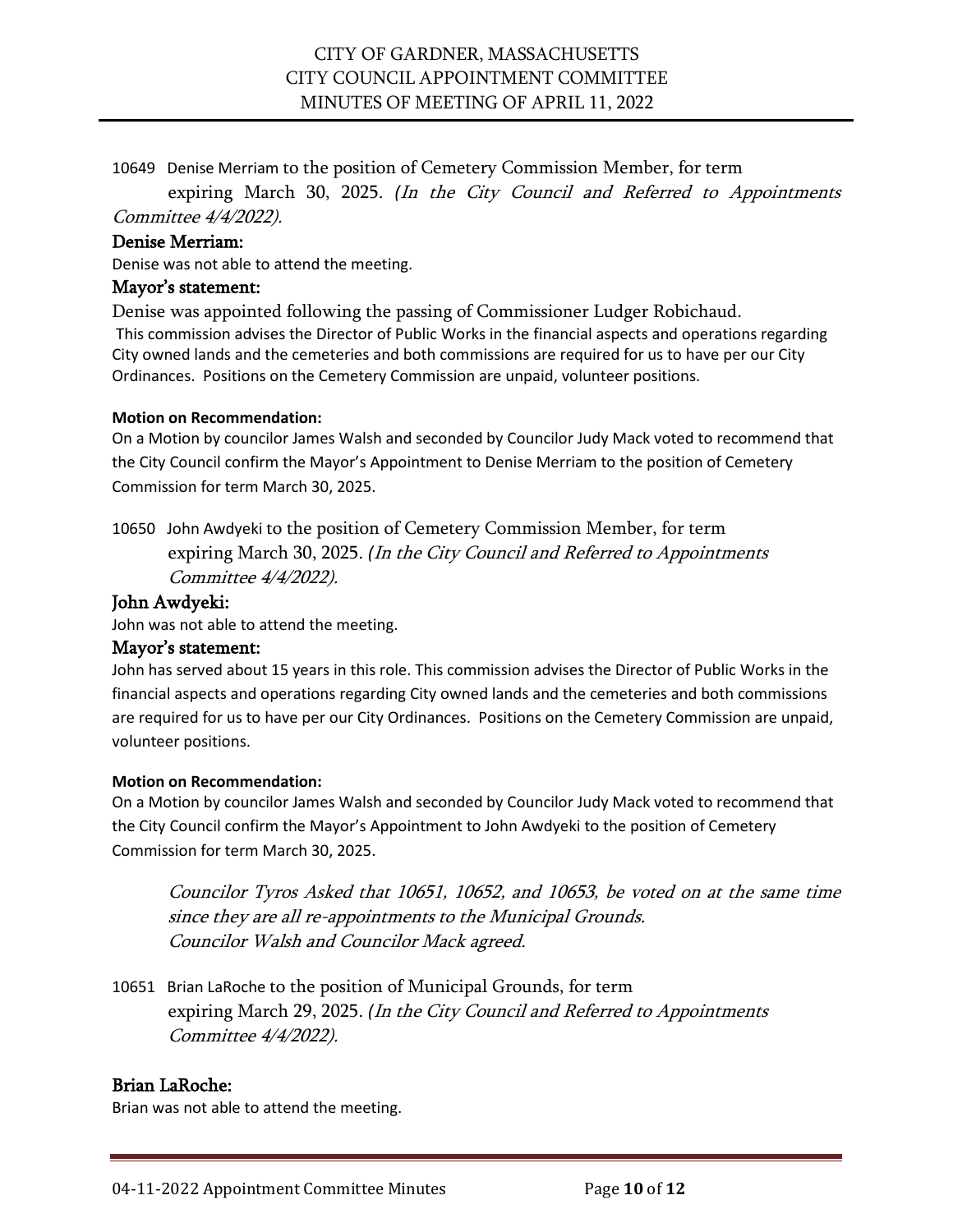This commission advises the Director of Public Works in the financial aspects and operations regarding City owned lands and the cemeteries and both commissions are required for us to have per our City Ordinances. Members of the Municipal Grounds Committee receive an annual stipend of \$750.

### **Motion on Recommendation:**

On a Motion by councilor James Walsh and seconded by Councilor Judy Mack voted to recommend that the City Council confirm the Mayor's Appointment to Brian LaRoche to the position of Municipal Ground for term March 30, 2025.

10652 John Awdyeki to the position of Municipal Grounds, for term expiring March 30, 2025. *(*In the City Council and Referred to Appointments Committee 4/4/2022).

### John Awdyeki:

John was not able to attend the meeting.

### Mayor's statement:

John has served about 15 years in this role. This commission advises the Director of Public Works in the financial aspects and operations regarding City owned lands and the cemeteries and both commissions are required for us to have per our City Ordinances. Members of the Municipal Grounds Committee receive an annual stipend of \$750.

### **Motion on Recommendation:**

On a Motion by councilor James Walsh and seconded by Councilor Judy Mack voted to recommend that the City Council confirm the Mayor's Appointment to John Awdyeki to the position of Municipal Grounds for term March 30, 2025.

10653 Denise Merriam to the position of Cemetery Municipal Grounds, for term expiring March 30, 2025. *(*In the City Council and Referred to Appointments Committee 4/4/2022).

# Denise Merriam:

Denise was not able to attend the meeting.

# Mayor's statement:

This commission advises the Director of Public Works in the financial aspects and operations regarding City owned lands and the cemeteries and both commissions are required for us to have per our City Ordinances. Members of the Municipal Grounds Committee receive an annual stipend of \$750.

### **Motion on Recommendation:**

On a Motion by councilor James Walsh and seconded by Councilor Judy Mack voted to recommend that the City Council confirm the Mayor's Appointment to Denise Merriam to the position of Municipal Grounds for term March 30, 2025